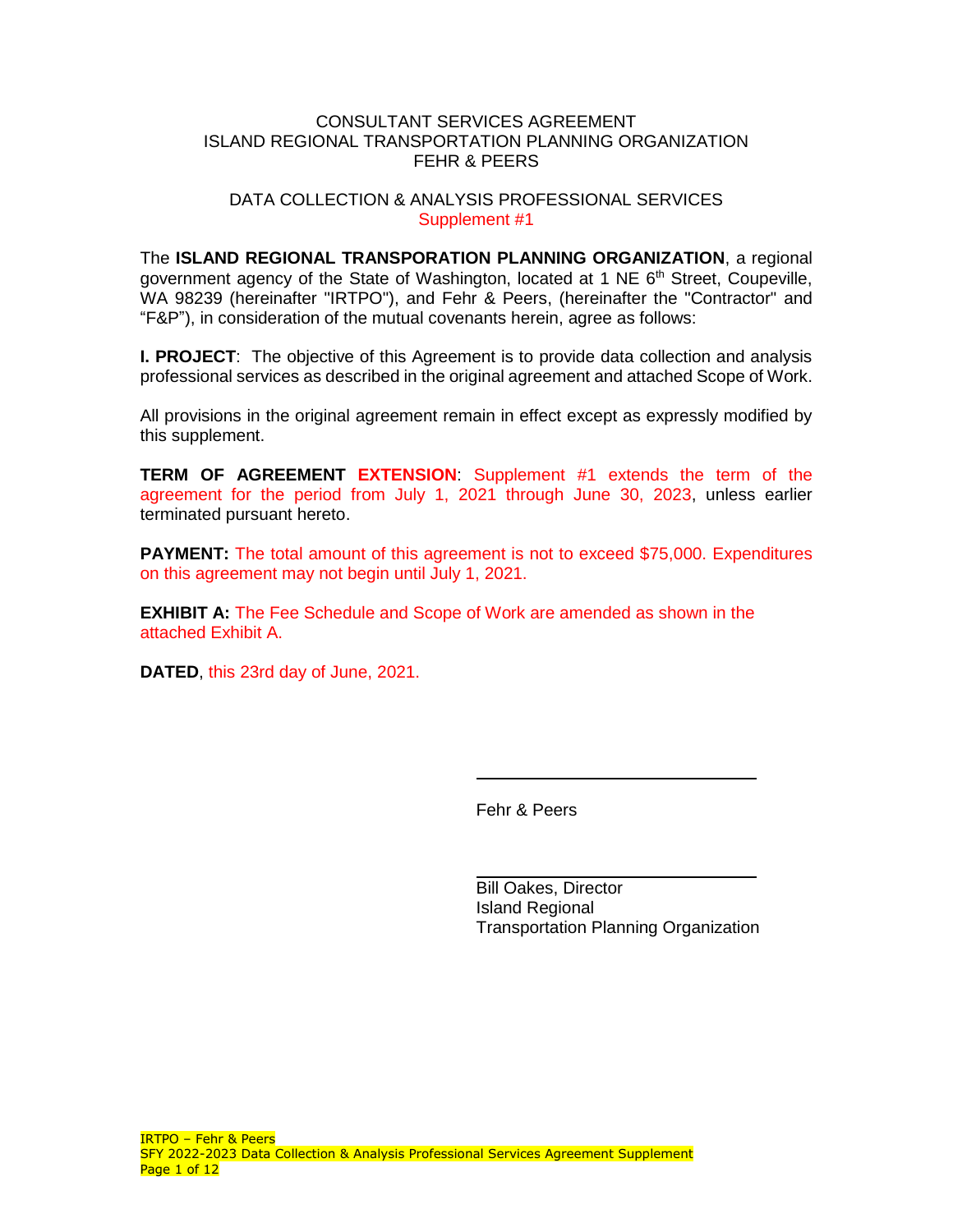# EXHIBIT A

# REGIONAL TRAVEL DEMAND MODELING SERVICES

### SCOPE OF WORK, COMPENSATION & SCHEDULE

### **A. SCOPE OF WORK**

The scope of work below is a general task outline. A refined scope of work with detailed task assignments and deliverables will be negotiated at the kick-off meeting in September.

### **1. Project Administration**

- a. Communication with IRTPO
- b. Coordination with member agencies consultant will be expected to participate in at least four Technical Advisory Committee meetings and up to two Executive Board meetings during the agreement period. -
- c. Invoicing & reporting

# **2. Data Gathering**

- a. Collection of existing data from IRPTO members/partners (ongoing)
- b. Collection of origin/destination, travel time/travel speed, turning movement, and modal data from approved digital services
- c. Coordination with IRTPO members/partners on types of additional local counts/observations that may be needed to fill data gaps

# **3. Analysis**

a. Work with IRTPO planner to create specialized analyses of hot spots identified by the Technical Advisory Committee

# **4. Mapping** (may include)

- a. Traffic patterns, counts, turning movements, congested corridors, etc.
- b. Roadway users (passenger vehicles, freight, bicycles, transit, etc.)
- c. Major residential areas
- d. Major destinations (Employment, schools, shopping, Naval facilities, etc.)
- e. Transit and ferry facilities
- f. Park & Rides

#### **Expected Project Deliverables/Results:**

Analysis of travel patterns, peak travel times, and chokepoints on SR 532 between Stanwood and Terry's Corner, on Camano Island. This will include coordination with City of Stanwood and WSDOT NW Region Office.

Analysis of freight traffic through Whidbey Island, particularly related to pass-through freight traffic. This will include coordination with WSF and WSDOT.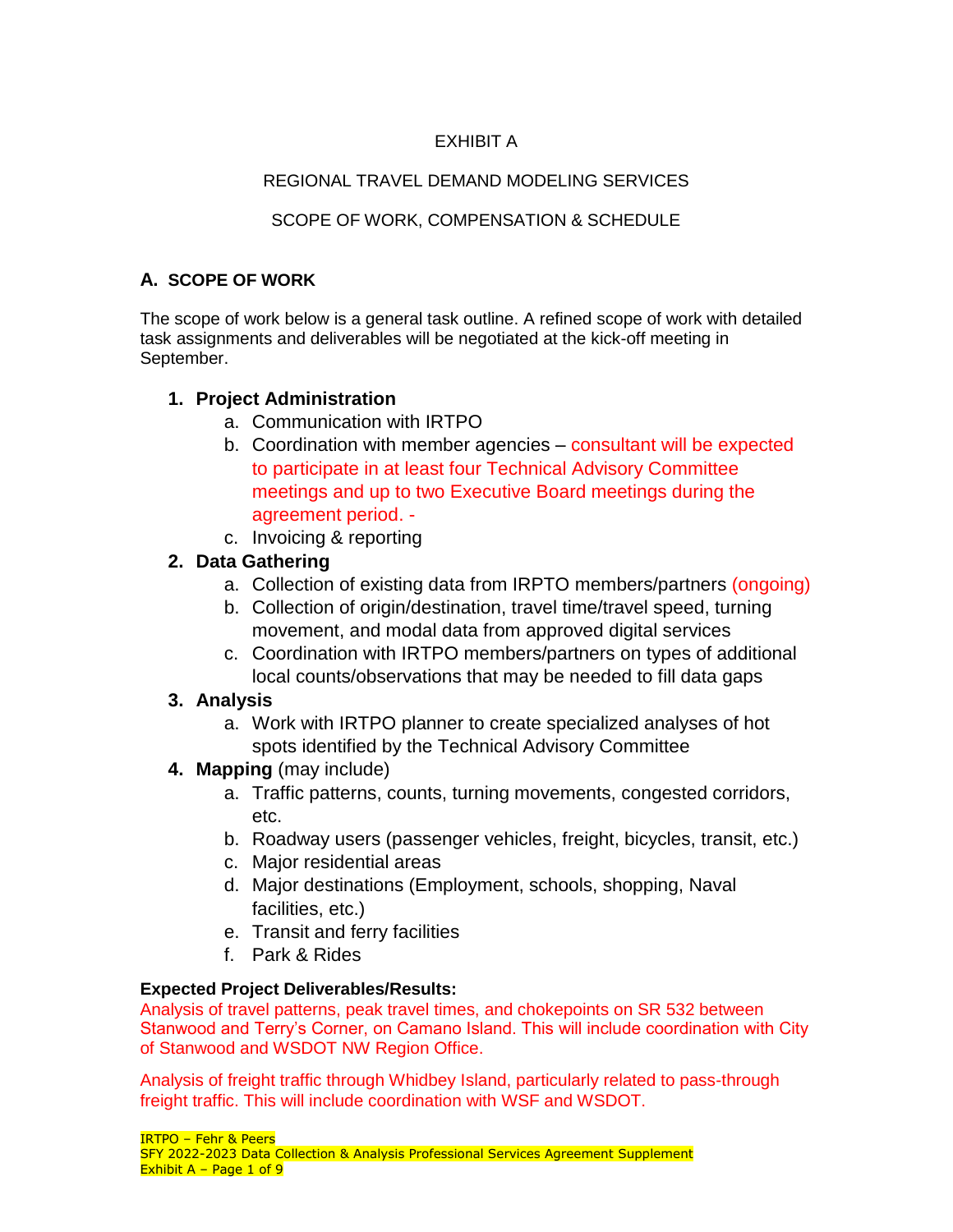Analysis of travel patterns, peak travel times, and chokepoints on SR 20 between Banta Road and to Monroe Landing.

Any requested data purchases for these or other projects will be determined by coordination with IRTPO.

Additional project & analysis priorities will be determined on an as-needed basis by the IRTPO Technical Advisory Committee and staff. Data collection & analysis needs may vary throughout the term of this contract.

#### **B. COMPENSATION**

Table 1 displays all Fehr & Peers staff that will work on the project with fully loaded hourly rates, as well as overhead and profit rates. Fehr & Peers performs promotions and salary adjustments annually on July 1<sup>st</sup>. Fehr & Peers will notify IRTPO prior to adding staff or changing billing rates.

| <b>Employee</b>                  | <b>Job Classification</b>                 | <b>Direct</b><br><b>Labor Rate</b> | Overhead,<br>175.67% | Fee, 10% | <b>All Inclusive</b><br><b>Hourly</b><br><b>Billing Rate</b> |
|----------------------------------|-------------------------------------------|------------------------------------|----------------------|----------|--------------------------------------------------------------|
| <b>Kendra</b><br><b>Breiland</b> | Principal II                              | \$82.69                            | \$145.26             | \$22.80  | \$250.75                                                     |
| <b>Marissa Milam</b>             | Engineer/Planner II                       | \$34.62                            | \$60.82              | \$9.54   | \$104.98                                                     |
| <b>Chelsea Dyess</b>             | Engineer/Planner III                      | \$35.58                            | \$62.50              | \$9.81   | \$107.89                                                     |
| <b>Tinotenda</b><br>Jonga        | Engineer/Planner I                        | \$33.17                            | \$58.27              | \$9.14   | \$100.58                                                     |
| <b>Peter Nguyen</b>              | Senior Engineering<br>Technician III      | \$38.46                            | \$67.56              | \$10.60  | \$116.62                                                     |
| Kamika<br>Sanchez-Garcia         | Sr. Businesses<br>Administrator III       | \$42.55                            | \$74.75              | \$11.73  | \$129.03                                                     |
| <b>Jane Flynn</b>                | Sr. Business Services<br>Administrator II | \$35.10                            | \$61.66              | \$9.68   | \$106.44                                                     |

#### **TABLE 1: SAMPLE RATE BREAKDOWN**

The total compensation for the Contractor through this Agreement period shall not exceed \$ 75,000. Any changes to billing rates or approved staff will not impact the project's total compensation.

#### **C. SCHEDULE**